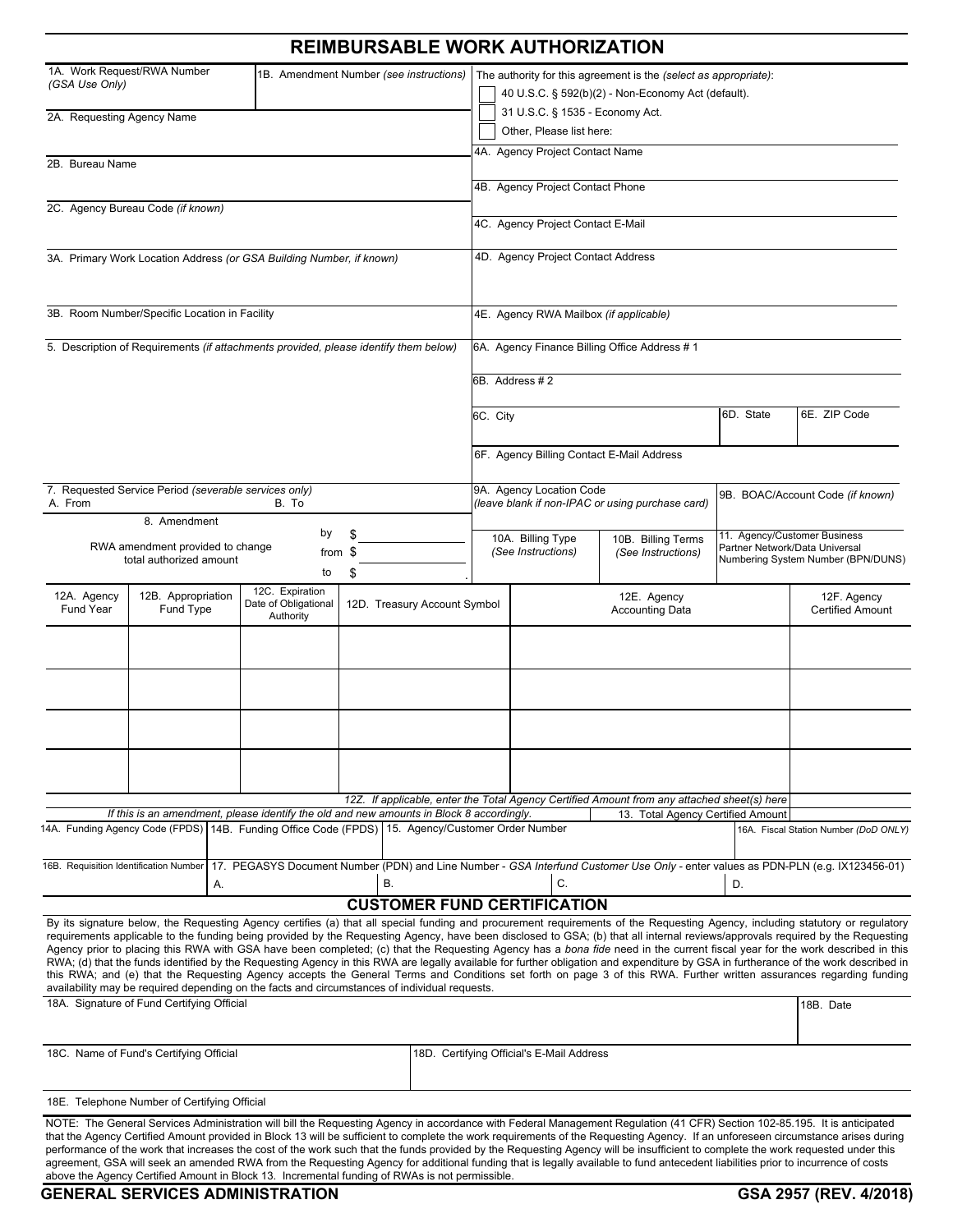| Work Request/RWA Number<br>(GSA Use Only)                                                                                                                                                                                                                                                      |                        |                                   |                                              |                           | Amendment Number (see instructions)                                                           |                    |                                                                                 |    |                                                                                                                                                     |  |
|------------------------------------------------------------------------------------------------------------------------------------------------------------------------------------------------------------------------------------------------------------------------------------------------|------------------------|-----------------------------------|----------------------------------------------|---------------------------|-----------------------------------------------------------------------------------------------|--------------------|---------------------------------------------------------------------------------|----|-----------------------------------------------------------------------------------------------------------------------------------------------------|--|
|                                                                                                                                                                                                                                                                                                |                        |                                   | FOR GENERAL SERVICES ADMINISTRATION USE ONLY |                           |                                                                                               |                    |                                                                                 |    |                                                                                                                                                     |  |
| 19. Project Control<br>Number (PCN)                                                                                                                                                                                                                                                            |                        | 20A. Performing Organization Code |                                              | 20B. Office Symbol        |                                                                                               |                    | 20C. REXUS Lease<br>Project Number                                              |    | 20D. REXUS Lease Number                                                                                                                             |  |
| 20E. Budget Activity<br>(Check One)<br>$\Box$ PG61<br>PG53                                                                                                                                                                                                                                     | $\Box$ PG80            | 20F. ePM Project Number           |                                              |                           |                                                                                               |                    | 21. Estimated Initial Contract Award Date                                       |    |                                                                                                                                                     |  |
| 22. Brief Project Description                                                                                                                                                                                                                                                                  |                        |                                   |                                              |                           |                                                                                               |                    |                                                                                 |    |                                                                                                                                                     |  |
| Amendment<br> New                                                                                                                                                                                                                                                                              | 23. Action (Check one) | Cancelled                         | <b>Financially Closed</b>                    | 24A. Type of Requirements |                                                                                               |                    |                                                                                 |    |                                                                                                                                                     |  |
| block the pull-down menu will close and only display your selections)                                                                                                                                                                                                                          |                        |                                   |                                              |                           |                                                                                               |                    |                                                                                 |    | 24B. RWA Category (select one or more items from only ONE of the two categories; to select multiple items use the CTRL key; upon moving to the next |  |
| CONSTRUCTION/PERSONAL PROPERTY CATEGORIES<br><b>New Construction</b><br>Alteration-Initial Space<br>Alteration-Existing Space<br>Space Planning and Studies<br>Design<br>Construction Management and Inspection<br>Miscellaneous Construction Costs<br>PBS Travel Associated with Construction |                        |                                   |                                              |                           |                                                                                               |                    |                                                                                 |    |                                                                                                                                                     |  |
| 25A. Organization Code                                                                                                                                                                                                                                                                         |                        |                                   | 25B. Building Number                         |                           |                                                                                               | 25C. Function Code | 25D. Object Class                                                               |    | 25E. Line Amount                                                                                                                                    |  |
|                                                                                                                                                                                                                                                                                                |                        |                                   |                                              |                           |                                                                                               |                    |                                                                                 |    |                                                                                                                                                     |  |
|                                                                                                                                                                                                                                                                                                |                        |                                   |                                              |                           |                                                                                               |                    |                                                                                 |    |                                                                                                                                                     |  |
|                                                                                                                                                                                                                                                                                                |                        |                                   |                                              |                           |                                                                                               |                    |                                                                                 |    |                                                                                                                                                     |  |
|                                                                                                                                                                                                                                                                                                |                        |                                   |                                              |                           |                                                                                               |                    |                                                                                 |    |                                                                                                                                                     |  |
|                                                                                                                                                                                                                                                                                                |                        |                                   |                                              |                           |                                                                                               |                    |                                                                                 |    |                                                                                                                                                     |  |
|                                                                                                                                                                                                                                                                                                |                        |                                   |                                              |                           |                                                                                               |                    |                                                                                 |    |                                                                                                                                                     |  |
|                                                                                                                                                                                                                                                                                                |                        |                                   |                                              |                           |                                                                                               |                    |                                                                                 |    |                                                                                                                                                     |  |
|                                                                                                                                                                                                                                                                                                |                        |                                   |                                              |                           |                                                                                               |                    | 25Z. If applicable, enter the Total Line Amount from any attached sheet(s) here |    |                                                                                                                                                     |  |
|                                                                                                                                                                                                                                                                                                |                        |                                   |                                              |                           |                                                                                               |                    | 26. Grand Total                                                                 | \$ |                                                                                                                                                     |  |
| 27A. GSA Project Contact Name                                                                                                                                                                                                                                                                  |                        |                                   |                                              |                           |                                                                                               |                    |                                                                                 |    |                                                                                                                                                     |  |
| 27B. GSA Project Contact Phone Number                                                                                                                                                                                                                                                          |                        |                                   | 27C. GSA Project Contact E-Mail Address      |                           |                                                                                               |                    |                                                                                 |    |                                                                                                                                                     |  |
| 28A. GSA Approving Official's Signature                                                                                                                                                                                                                                                        |                        |                                   |                                              |                           |                                                                                               |                    |                                                                                 |    | 28B. Date                                                                                                                                           |  |
| 28C. GSA Approving Official's Phone Number                                                                                                                                                                                                                                                     |                        |                                   |                                              |                           | 28D. GSA Approving Official's Name                                                            |                    |                                                                                 |    |                                                                                                                                                     |  |
| 28E. GSA Approving Official's E-Mail Address                                                                                                                                                                                                                                                   |                        |                                   |                                              |                           | 29. Seller/General Services Administration Business Partner<br>Network/DUNS Number (BPN/DUNS) |                    |                                                                                 |    |                                                                                                                                                     |  |
|                                                                                                                                                                                                                                                                                                |                        |                                   | RWA COMPLETION AND CLOSEOUT INFORMATION      |                           |                                                                                               |                    |                                                                                 |    |                                                                                                                                                     |  |
| 30A. Substantial Completion Date                                                                                                                                                                                                                                                               |                        |                                   | 30B. Financial Closeout Date (Term Date)     |                           |                                                                                               |                    |                                                                                 |    |                                                                                                                                                     |  |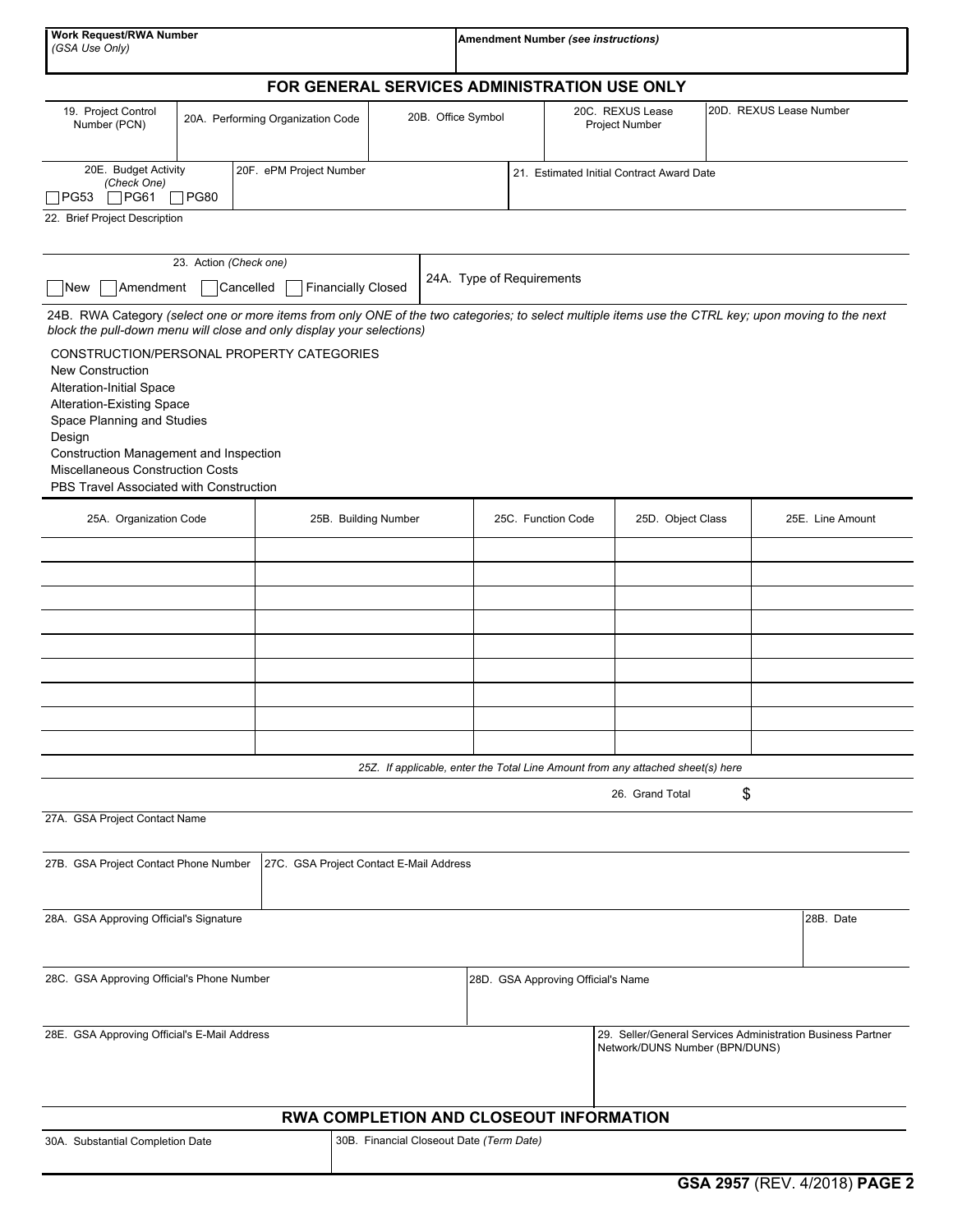# **GENERAL TERMS AND CONDITIONS**

- 1. The Requesting Agency will establish the existence of a bona fide need to be satisfied through this Reimbursable Work Authorization (RWA), and otherwise satisfy all internal requirements of the Requesting Agency regarding documentation of the requirement.
- 2. The Requesting Agency will determine and document the need to seek GSA's assistance in performing the work described in this RWA (the Work). Upon request, the Requesting Agency will provide GSA with copies of such documentation.
- 3. The Requesting Agency will provide GSA with such requirements/Statement of Work (SOW), budget/accounting information, points of contact, and other information necessary for GSA to perform the Work.
- 4. GSA and the Requesting Agency will work in close cooperation and collaboration throughout the project lifecycle.
- 5. GSA and the Requesting Agency agree that the Work will be performed in full compliance with the Competition in Contracting Act and other applicable laws and regulations. In furtherance of so doing: a) GSA will assist the Requesting Agency in further defining its requirements in a manner that will aid in GSA's timely performance of the Work; b) GSA will perform acquisition planning related to any procurement actions to be undertaken in connection with the Work, including, as appropriate, i) developing and implementing an acquisition strategy responsive to the Requesting Agency's requirements; ii) conducting market research; iii) developing performance-based solicitation requirements when project requirements allow; and iv) considering all appropriate acquisition vehicles and procurement methods to maximize competition and best value. c) GSA will comply with requirements of the Federal Acquisition Regulation (FAR), the General Services Administration Acquisition Manual (GSAM), and special acquisition requirements of the Requesting Agency identified, in writing, to GSA.
- 6. GSA will administer contracts and resolve contractual issues or disputes arising out of GSA's performance of the Work, including: a) enforcing contractual terms and conditions to facilitate the timely delivery of goods and services; b) maintaining contract documentation from project initiation through contract closeout; c) performing contract oversight, including inspection and acceptance of the Work, in accordance with the terms of the contract; d) tracking and reporting on the contractor's performance of the Work; and e) performing contract close-out functions.
- 7. The Requesting Agency will not, except as expressly authorized in writing by the GSA Contracting Officer, provide instruction or authorization to any GSA contractor regarding performance of the Work.
- 8. GSA will provide legal support and representation for contract disputes, claims and bid protests arising out of GSA's performance of the Work. The Requesting Agency will be responsible for all costs associated with termination, disputes, and protests, including settlement costs. The Requesting Agency will not, however, be responsible for costs associated with actions stemming from errors caused directly by GSA in performing its responsibilities under this RWA; this excludes errors (e.g. delays) caused by contractors or other parties GSA has hired to perform the Work. GSA will consult with the Requesting Agency before agreeing to a settlement for which RWA funding will be used.
- 9. The Requesting Agency will provide cooperation and support to GSA, as required, for GSA to fulfill its contracting responsibilities and otherwise, as necessary, for GSA to perform the Work.
- 10. The Requesting Agency will provide funding to cover GSA's direct and indirect costs of performing the Work, including costs associated with Requesting Agency changes to the Work or increases in the cost of goods and materials.
- 11. GSA will provide a Cost Estimate (e.g. Summary Cost Estimate (SCE), Overtime Utility Estimate (OUE), or similar) to the Requesting Agency for the work to be performed or concur with the estimate prepared by the Requesting Agency. In no event will GSA be required to commence performance of the Work until the Requesting Agency has provided GSA with funding in an amount sufficient to cover the expected costs of performance.
- 12. GSA will be a good steward of the Requesting Agency's funds and provide the Requesting Agency with periodic updates regarding GSA's further obligation and expenditure of RWA funding. Upon contract completion and close-out of all contracts associated with this RWA, GSA will issue an RWA Close-Out Letter that will inform the Requesting Agency of any unused funding authority that can de-obligated.
- 13. Whenever GSA incurs expenditures, GSA's billing system will automatically produce electronic billing statements on a monthly basis available to the Requesting Agency from GSA's Vendor and Customer Self Service (VCSS) Portal.
- 14. GSA and the Requesting Agency will advise each other of issues, concerns, or problems related to performance of the Work.
- 15. This RWA is effective as of the latest date of signature of GSA and the Requesting Agency, and will remain in effect until Financial Close-out or RWA Cancellation, whichever comes first. All substantive amendments to this RWA, including these General Terms and Conditions, must be in writing and signed by both the Requesting Agency and GSA.
- 16. GSA and the Requesting Agency agree to use their best efforts to resolve disputes cooperatively at the working levels of their respective organizations regarding the interpretation of this RWA and the roles and responsibilities of the parties hereunder, and, if necessary, to escalate such disputes within their respective organizations. Disputes regarding funding that remain unresolved for more than 90 calendar days will be referred to the respective agency Chief Financial Officers for resolution."
- 17. The initial receipt of an RWA, Acceptance of the RWA, execution of the project or service, substantial completion and financial close-out are all governed by the PBS RWA National Policy Document (NPD) and Appropriations Law.
- 18. If special terms and conditions related to this RWA apply, please include them below or provide as an attachment to this form. Additionally, please annotate in the Description of Requirements (Block 5) that special terms and conditions are provided here on page 3 or as an attachment. If n/a, leave blank or specify "none."
	- *GSA Treasury Codes for RWAs (for informational use only):*
		- *Agency Location Code (ALC) = 47000017*
		- Treasury Account Symbol (TAS) = 47X4542.001 (Component format = 047 X4542001)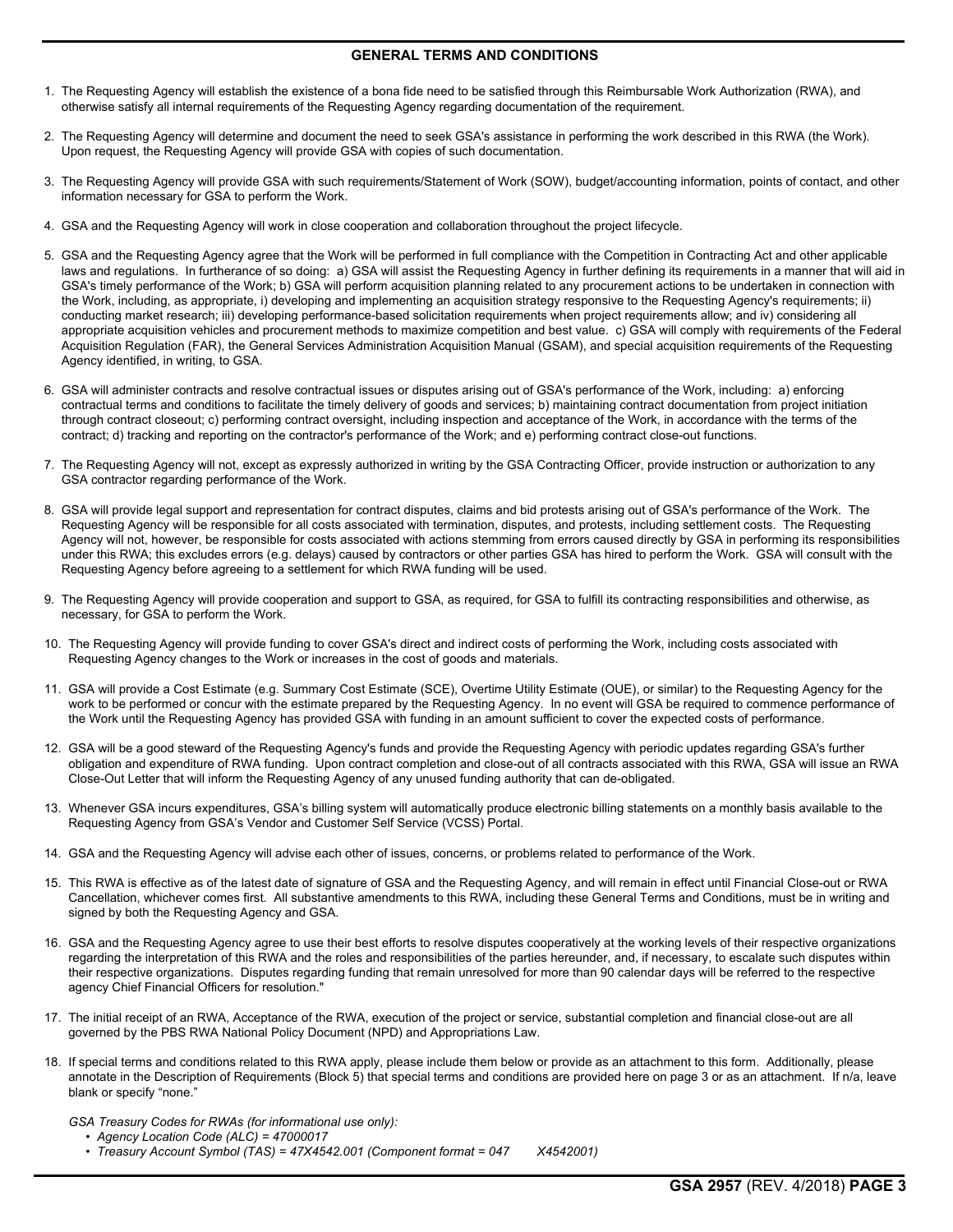### **INSTRUCTIONS**

GENERAL: Keep a copy for your records and forward one copy to your obligating/paying office.

| <b>ITEM</b>   | <b>SPECIFIC ITEM</b> |
|---------------|----------------------|
| <b>NUMBER</b> |                      |

**1A. For GSA Use Only.** Enter the Work Request Number and/or the RWA Number as generated by the RWA Entry and Tracking application (RETA).

**1B.** If this is an amendment to an initial RWA, enter a unique Amendment Number to differentiate this amendment from the original RWA, from other past amendments, and from any potential future amendments. Sequential numbering should be used to differentiate multiple amendments (e.g. 2, 3, 4, 5,etc; not 2A, 2B, 3, 4A, etc).

**Funding Authority (No Block Number).** Check the box that corresponds with the funding authority this RWA should be executed under. The default authority is the Non-Economy Act.

- **2A.** Enter the Agency Name of the Requesting Agency.
- **2B.** Enter the Bureau Name of the Requesting Agency Bureau. For example, the Internal Revenue Service is Bureau within Department of the Treasury. As such "Department of the Treasury" would be entered in block 2A and "Internal Revenue Service" would be entered in block 2B.
- **2C.** Enter the five-digit Agency Bureau Code that matches the Agency Bureau Name. If uncertain, GSA will populate this block based on the information entered in blocks 2A and 2B.
- 3A. Enter the building name and address where the work is to be performed. If the GSA Building Number is known, that can be entered instead of the building name and address. 3B. Enter the specific location within the building or facility where the work is to be performed (e.g. a specific wing, floor, room number, or other specific identifier within the worksite location provided in block 3A).
- **4A-E.** Enter the information regarding the agency's representative responsible for the project, including name, address, phone number, e-mail, along with the Agency's RWA Mailbox *(if applicable)*. The agency's representative must have authority to make decisions regarding the project.
- **5.** Provide a summary of the Statement of Work (SOW) created as a result of requirements development interview(s). The full SOW along with any diagram, drawings, or plans should be attached to this form and specifically referenced in this block. At a minimum, the Description of Requirements block should include the Type of Work and Description of Work. For example: Type of Work: Renovation; Description of Work: Build-out of space to accommodate 50 employees. The Description of Requirements must demonstrate a current *bona fide* need. The *bona fide* needs rule is statutory (31 U.S.C. § 1502) and requires that a fiscal-year appropriation may only be obligated to meet a bona fide need arising in, or in some cases arising prior to but continuing to exist in, the fiscal year for which the appropriation was made (Principles of Federal Appropriations Law, Third Edition, Volume 1, pages 5-11). Because the Requesting Agency should obligate its funds when GSA accepts the RWA, there must be a documented *bona fide* need at the time the RWA is accepted. In practice, this means that there must be, at a minimum, a specific, definite and concise description of the requirements associated with the funds at the time of RWA acceptance.
- 6A-F. Enter the appropriate Requesting Agency finance billing contact information, including the e-mail address of a finance representative who can address any billing issues. **7A-B.** Enter the requested project start and completion dates for severable services only (e.g. overtime utilities from March 1st to March 31st). These blocks should remain empty
- if this is a nonseverable RWA project. *NOTE: This date does not and should not be used to represent the Estimated Initial Contract Award Date.* **8.** If this is an amendment to an already accepted RWA, indicate the dollar amount of the authorized amount change, the previous total authorized amount, and the new total
- authorized amount. This includes administrative amendments, where a \$0 authorized amount change should be entered. **9A.** For a federal agency customer, paying by Intra-Governmental Payment and Collection (IPAC) where GSA will "pull" payment from the agency's Treasury Account, enter the 8-digit Agency Location Code (ALC) Treasury Pay-Station Designator. For Federal Agency customers with a payment method other than an electronic "pull" payment, or for non-federal customers, this block must remain empty. *NOTE: Traditional IPAC customers choosing to pay for RWA services with a purchase card must also leave this block empty.*
- **9B.** If known, enter the six-character Account Code, also known as the Billed Office Address Code (BOAC), associated with the billing address information in blocks 6A-E and block 9A. If uncertain, GSA will populate this block based on the information entered in blocks 6A-6E and 9A.
- **10A.** If a federal customer, select the appropriate billing method of IPAC, Non-IPAC, or Interfund. IPAC should be selected when GSA will "pull" payment from the agency's Treasury Account. Non-IPAC should be selected the federal customer will "push" payment or pay the bill in a non-electronic format. Interfund is for internal GSA use only and should be selected by another GSA organization. If non-federal customer, select Prepaid. **CREDIT CARD OR PURCHASE CARD PAYMENTS. Federal customers paying with a purchase card should select "Non-IPAC". As GSA bills the RWA, the customer can use their purchase card to pay each bill at the Department of the Treasury's <www.pay.gov>site (Block 9A must remain empty). For non-federal customers, select "Prepaid" and pay the full authorized amount at<www.pay.gov> site when submitting the RWA to GSA.** *NOTE: Federal customers should never select "Prepaid"***.**
- **10B.** Enter Billing Terms. If a federal customer, select "Monthly" or "Quarterly". If a non-federal customer, select "Non-Federal".
- **11.** If applicable, enter the Agency/Customer Business Partner Network/Data Universal Numbering System Number (BPN/DUNS). BPN = Business Partner Network Number. DUNS = Data Universal Numbering System Number. For civilian agencies, this is generally the DUNS number. For military agencies, this is generally the DOD Activity Address Code (DODAAC) number. The field is a nine-digit field, but may include an additional four positions, which is the user-defined suffix to the BPN number. This suffix is used to differentiate between multiple Agency Location Codes/Disbursing Office combinations associated with the specific BPN Number being used.
- **12A-F.** If the customer agency is funding this RWA with multiple funding sources, enter each funding source on its own line. If more than four funding sources will be used, please attach a spreadsheet including the same information requested in columns 12A-F. See following instructions for specific guidance on each block. *NOTE: While the 2957* and GSA's RETA and eRETA applications can handle multiple accounting lines, limitations with GSA's billing system, only allow for one line to be included on each monthly billing statement. The accounting line to be billed first should be highlighted or annotated on the 2957 Form. In RETA/eRETA, select the radio  *button next to the appropriate accounting line to be billed first. When the accounting line to be billed needs to change, submit an amended 2957 to GSA (administrative amendment) or make the change in eRETA directly by selecting the radio button next to the new accounting line.*
- 12A. Enter the fiscal year of the appropriation used to fund this RWA. If a multi-year or no-year appropriation, enter the year the appropriation was authorized (e.g. the first year of the appropriation).
- **12B.** Select the Appropriation Fund Type from the drop-down menu which includes:
	- Annual An appropriation provided for a specified fiscal year and available for obligation only during the fiscal year for which made.
	- Multiple Year An appropriation available for obligation for a finite period in excess of one fiscal year.
- No-Year Funding available for obligation without fiscal year limitation.
- **12C.** For annual or multi-year appropriations, enter the expiration date of the obligational authority of those funds. For example, if the funds cite an annual appropriation for FY 2016, the expiration date entered would be 9/30/2016. Do not complete this block if a no-year appropriation is marked in Block 12B.
- **12D.** Enter the Treasury Account Symbol (TAS). GSA will only accept TAS codes in the "Component TAS" Format. Valid Component Format TAS Codes can be found on the Department of the Treasury's Bureau of Fiscal Services Reference Data Page: https://www.sam.fms.treas.gov/sampublic/tasbetc.htm
- **12E.** Federal customers enter your agency accounting information. Non-federal customers enter information about your payment method (e.g. check number Pay.Gov confirmation number, etc). GSA Internal/Interfund customers, at a minimum enter your Fund Code, Budget Activity, Organization Code, and Function code. This field is limited to 255 characters. Information entered in this block will be cited on IPAC billing statements as well as RWA billing statements available in the GSA Vendor and Customer Self Service (VCSS) application.
- **12F.** Enter the total dollar amount approved for funding for each funding source. *Note: Only enter numbers, do not enter dollar signs or commas. The form will auto-format the value.*
- **12Z.** If more than four funding sources are cited, enter the sum of column 12F from any attached sheet(s).
- **13.** Auto-calculated. The form will automatically add the values in column 12F and block 12Z (if applicable) to derive the Total Agency Certified Amount. This amount must match the total cost estimate.
- **14A.** Funding Agency Code (FPDS) Enter a valid 4-digit code from the FPDS-NG Agency Code Table for the agency that is providing the majority of funds to be obligated by this transaction. Contact your Agency's FPDS Administrator and/or your agency Acquisition Community for assistance with identifying your agency specific codes for 14A and 14B. If non-federal, leave this block empty.
- **14B.** Funding Office Code (FPDS) Enter a valid Activity Address Code (AAC) which is an alphanumeric code loaded in FPDS-NG Funding Office Code Table (maximum of 6 characters). The AAC source data, for both non-DoD and DOD Agencies, is the Department of Defense Activity Address Directory (DoDAAD). This entry identifies the office (or other organization entity) that provided the majority of funds. If non-federal, leave this block empty.